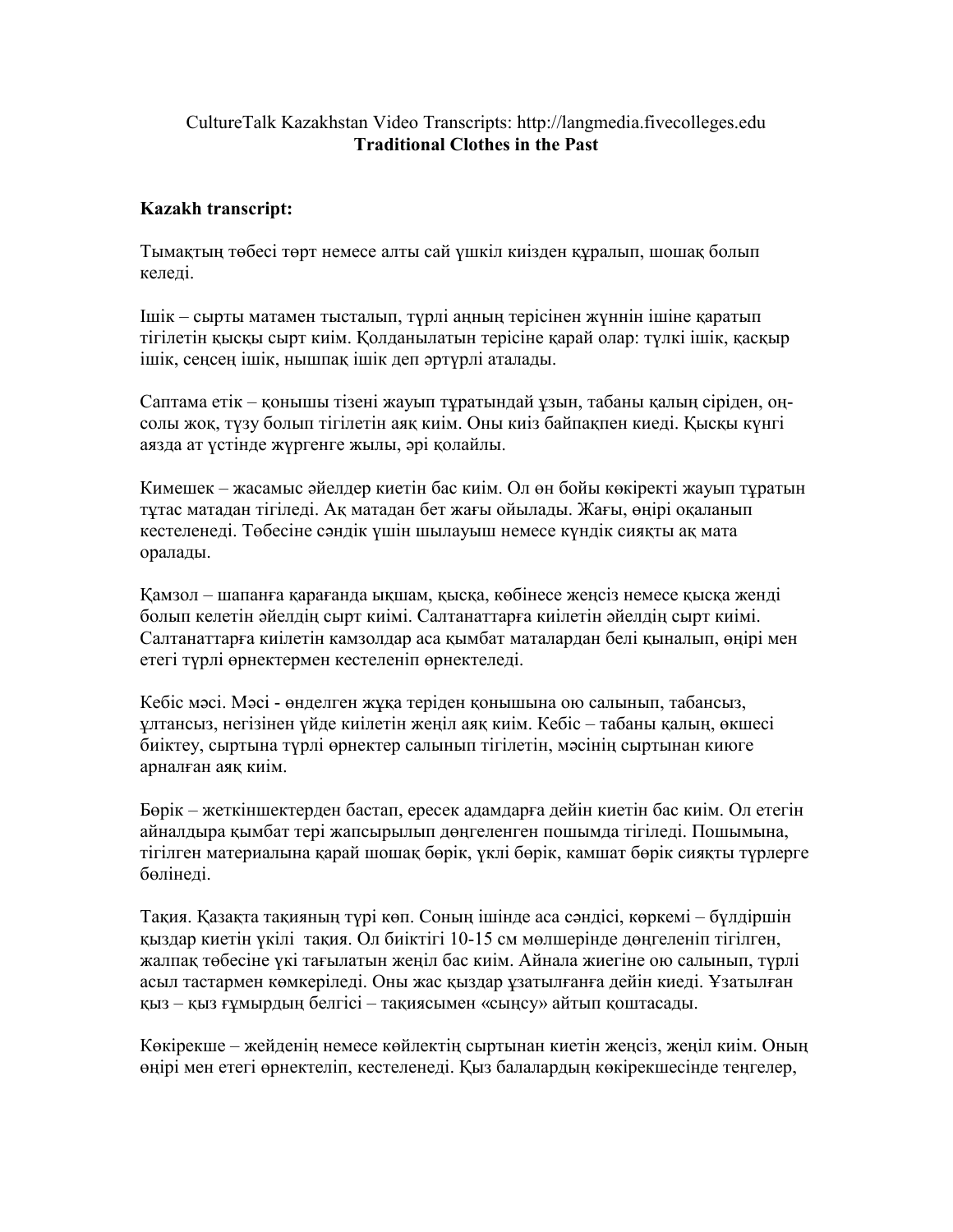маржан сияқты əшекей заттар қадалады. Ыңғайлы, ықшам көкірекшені көбінесе балалар жейденің, көйлектің сыртынан киеді.

Қазырғы уақытта бізде елдер Еуропей стиль бойынша киінеді. Əйелдер шалбар, көйлек, юбка, ұзын көйлек, қысқа көйлек киеді. Еркектер шалбар көбінесе... көйлек пенен, не болмаса жазда ыстық күні шорты киіп жүреді. Ауыл жерлерде еркектер шорты кимейді, көбінесе шалбар киеді. Əйелдер дізесінең асатың көйлектер киеді. Үлкен адамдар бастарына шыт байлайды - əйел адамдар. Еркектер бастарына тақияны киіп жүреді. Əйелдер, бастарына шыт байлайтыны, үлкен əйелдер. Еркектер, тақия киетіні, үлкен қалаларда да көруге болады.

## English translation:

The top of tymak<sup>1</sup> is usually a quadrangular or hexagonal form. Tymak is traditionally made from felt and has a pointed shape.

The shell of  $yshyk$ ,<sup>2</sup> winter outer clothing, is made from fabric and from the fur of different animals. Usually the fur is turned inside out. According to the fur used in making the coat, it can have different names, such as fox  $yshyk$ , wolf  $yshyk$ , lamb  $yshyk$ .

Saptama ety $k^3$ -- the tops of the boots are high enough to cover a man's knees; the back of the boots is thick, with no difference between the right and the left sides, and are usually upright in shape. One should put on *saptama* boots with woolen socks. On frosty winter days, especially on horseback, *saptama* boots are a must-have!

Kimeshek<sup>4</sup> is an elderly women's headdress. Kimeshek fully covers a woman's chest and is made of one piece of cloth. The top and its facial part are from white colored fabric. The side parts are decorated with braids. The top is decorated with white colored fabric.

*Kamzol*,<sup>5</sup> women's clothes, are more comfortable to wear if compared with a shapan, usually short in length, with short sleeves or mostly sleeveless. Women often wear kamzol on holidays. Kamzols can be designed for special occasions with the waist part made from expensive fabric, and with lapels and a hem embroidered with ornaments and other patterns.

Kebys masy: Masy<sup>6</sup> are national boots, usually made from soft leather. Their tops are decorated with national ornaments. Masy have no heels, no hard sole, and they are usually meant to be worn inside.  $Kebys^{\dagger}$  is a kind of footwear that has thick soles, with some heels. The outside is decorated with different ornaments; [it is] usually worn on top of masy.

 $\overline{a}$ 

 $1$  Tymak – national men's cap.

 $2$  *Yshyk* – national winter coat.

 $3$  Saptama etyk – national high topped boots.

 $4$  Kimeshek – elderly women's headgear.

 $5$  Kamzol – a kind of women's overcoat.

 $6$  Masy – a kind of boots from soft leather, usually worn inside the dwelling.

 $\frac{7}{1}$  Kebys – footwear for wearing above *masy* (national boots).